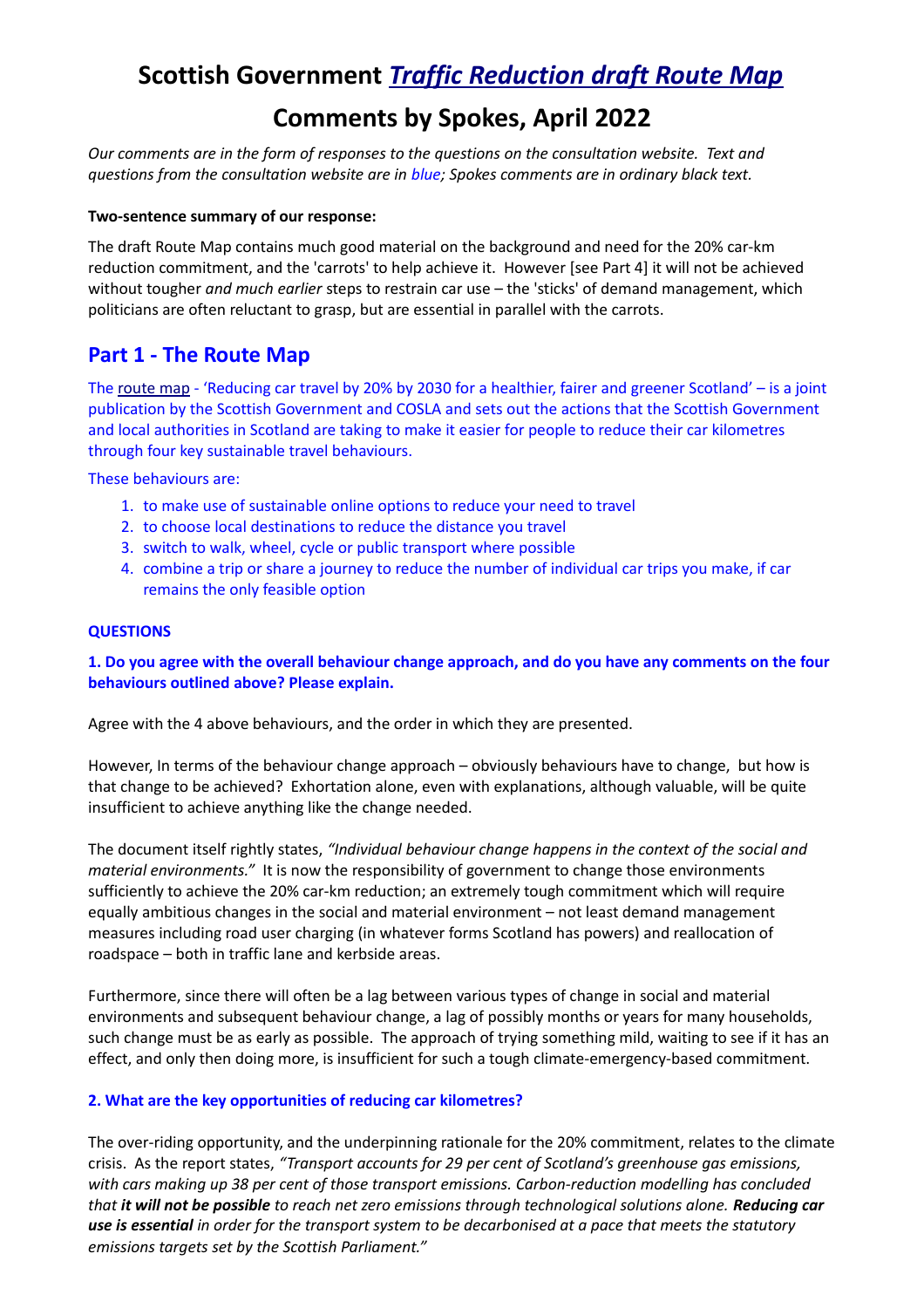Of course, as the report recognises there are many additional societal benefits to reducing car use. These are well described in the report (1.6) under these subheadings...

- ➢ **Reducing inequalities** including *"reprioritising space and investment in streets so that they can be accessed safely and easily be everyone, not just those with access to cars"*
- ➢ **Delivering** *inclusive* **economic prosperity** towards a wellbeing economy; 20-minute neighbourhoods, more local spending, using space-efficient modes to cut congestion
- ➢ **Improving health and wellbeing** tackling community severance, pollution, injury, physical inactivity, inaccessibility, noisy and unhealthy environments

#### **3. What are the key challenges faced in reducing car kilometres?**

Several challenges are described in the draft route map (2.1), including...

- Car-km was on a long-term rising trend pre-covid reversing a trend drastically is difficult
- Public transport is often poor in rural areas and car trips there tend to be longer

In addition, we point out the following challenges, some of which are self-inflicted...

- ➢ Politicians are wary of **demand-management** policies, for fear of electoral consequences. This is one of several reasons why demand-management should be introduced *in parallel with* the incentives to use sustainable modes … not leaving it to later, as the Route Map intends.
- ➢ **Covid** initially caused a major drop in car use, but instead of taking the opportunity to find ways to bake in some of this fall in view of the 20% commitment, the Scottish Government effectively decided to wait and see what would happen. What has in fact happened is that many of those who still travel to work have shifted from public transport to car; whilst for those who work at home the car is available all day to all members of the household. Thus commuter car numbers are approaching pre-pandemic, whilst car use at other times of the day probably now exceeds prepandemic. Not only was this a tragic wasted opportunity, but we also have the above *new patterns of car use* to contend with
- $\triangleright$  The decision to 'wait and see' during covid has also meant that the Route Map is unlikely to be finalised until at least 18 months into the 10-year period from the date of the commitment (December 2020)
- $\triangleright$  As the report states, trip lengths vary hugely, with the 4% of trips over 55km accounting for 30% of total km. Reducing the number of long trips would therefore contribute greatly to meeting the commitment. Unfortunately, current **road investment priorities** are making long trips by car easier, and short trips more difficult! Car capacity is being expanded on the trunk road network; whereas the local road network, in both urban and rural areas continues to deteriorate, with a pothole epidemic. Whilst local authorities are responsible for the latter, the government nonetheless has the power to redirect road investment, *from* expanding trunk roads in a few parts of Scotland, *to* quality repair of potholes in every village, town, city and rural byway
- $\triangleright$  In addition to the physical impact and the opportunity-loss of these wrong investment priorities, the **message to the public** is dreadful. *Why spend many £100m's on expanding road capacity to cater for a 20% reduction in car-km??* This gives a very clear message, albeit unintentional, that the government is not serious about the 20% reduction.
- $\triangleright$  Finally on major road projects the future programme is justified by outdated assumptions, taking insufficient account of the climate crisis and other changed factors. This is discussed in detail (with English examples) by transport expert Prof Phil Goodwin in [Local Transport Today, 11.2.22.](https://discussion.lttmagazine.co.uk/unresolved-tensions-in-the-appraisal-of-road-projects-are-undermining-decarbonisation-and-value-for-money/) And this does not even take account of the already questionable assumptions used, such as the unique "driver frustration" factor used to make A9 dualling attain a sufficient CBA figure [\[SPICe 18.2.20\]](https://spice-spotlight.scot/2020/02/18/the-a9-dualling-project-crucial-for-scotland/)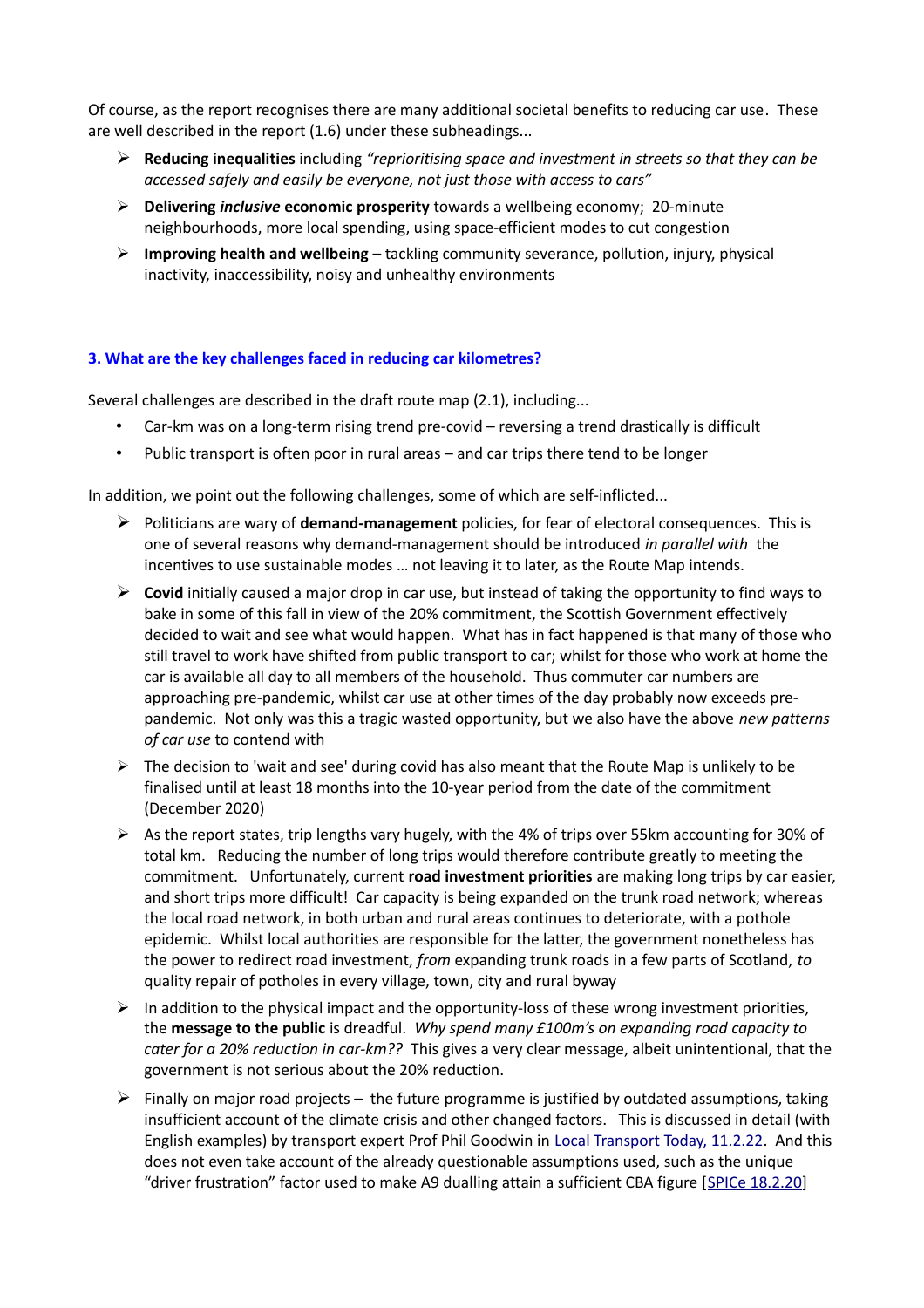- ➢ There are **extensive delays** to many AT schemes, notably Edinburgh's flagship city centre [CCWEL](http://www.spokes.org.uk/2022/02/ccwel-work-begins-after-an-arduous-evolution/) route, first officially adopted in 2014 but work commencing 2022. There are multiple reasons, but two of the most significant are...
	- $\rightarrow$  The arcane and **antiquated Traffic Regulation and Redetermination Order rules**. We welcome that the government has taken early steps to improve this, more in line with the better English rules. However further steps [some discussed in Q7a Q7c, Q11 [here\]](http://www.spokes.org.uk/wp-content/uploads/2021/07/2107-Scotgov-TRO-consultn-spokes-response-v3-SUBMITTED.pdf), which require primary legislation, should also be pursued urgently
	- → Whilst we welcome **full public consultation on schemes, it is often taken too far**, with multiple stages – effectively planned delay, and a bonanza for consultants. An example in Edinburgh is [Meadows-George Street,](https://meadowstogeorgestreet.info/) which, unlike CCWEL, has *not* suffered many *unexpected* delays but which was first funded in 2017 yet did not plan to begin construction until 2022 (may now be 2023), in part due to an excess of consultations. Whilst less than the CCWEL delay, a five-year timescale is incompatible with rapid car-km reduction policies.
- ➢ It is common for people familiar with existing road layouts to **fear the worst and react negatively** when change is proposed. Sadly some politicians or local activists amplify these fears, with exaggerated or unrepresentative claims. The steps below may help minimise such negativity...
	- $\rightarrow$  Public consultations are fully open to opponents (and supporters) to mobilise opinion through existing social networks. This can result in highly unrepresentative outcomes, particularly where large social networks spread misinformation. Furthermore, several local authorities in the UK (including Edinburgh 4.46-4.51 [here\)](http://www.spokes.org.uk/wp-content/uploads/2021/06/210617-7.1-Potential-Retention-of-Spaces-for-People-Measures.pdf) have identified malign attempts to manipulate consultation outcomes through multiple entries. For such reasons, it is vital that consultations are seen as information/ideas-gathering exercises, *not* **as referenda**.
	- → To help ameliorate this known problem, Edinburgh Council commissioned an **independent representative survey** alongside the recent *Spaces for People* public consultation. The survey found support/opposition very different in the two approaches, and the Council rightly placed greatest reliance on the representative survey in deciding to go ahead. Consultation results do of course help reveal reasons for support or opposition, and ideas for changes, all of which can lead to a more successful implementation. Commissioning independent representative surveys is costly, but may be necessary for schemes which are likely to be particularly controversial
	- $\rightarrow$  Under the above-mentioned recent changes to Traffic Orders, Councils can now much more easily introduce **Experimental Traffic Orders** (ETRO) and, if successful after 18 months, make such a scheme permanent without a further standard TRO process. ETROs also allow for modifications to improve a scheme on the basis of experience. This approach of *"try then modify,"* with ETROs, should now be widely used, so the public can see a scheme in operation before commenting on its detail and impacts, rather than consulting on details in the abstract.
- ➢ As FOE has pointed out, a major challenge is the **power and vested interest** in our current cardominated system. To maximise profit, developers tend to prefer large out of town car-based estates and retail and leisure parks, contributing to *rising* car-km. Developers, whether urban or out-of-town, are well resourced to overcome planning objections and their impressive wording on sustainability can be very misleading. As we write, a developer with deep pockets has just appealed Edinburgh Council's decision to [refuse permission for a drive-thru](https://twitter.com/SpokesLothian/status/1468949963291901954) coffee outlet, meaning potentially high legal costs for the Council. *Government regulations should ensure that all developments, and planning application approval criteria, from now on, contribute to, and certainly do not damage, climate objectives and specifically the 20% car-km reduction commitment*.

#### **4. Are there any further actions you would like to see included in future to support behaviour change 1)**  *reducing the need to travel?*

The interventions [3.2] of the route map on digital connectivity and local working and facilities are valuable.

One important way to reduce the need to travel is to bring opportunities to the door. Home delivery means that multiple deliveries are achieved on one journey. However, most home delivery is currently by motor van, and there is scope for government, probably through councils, to do far more to promote, and incentivise, e-cargobike operation. It is similar for many home services, often arriving by car, when ebike is often a realistic but unfamiliar option and would contribute to car-km reduction.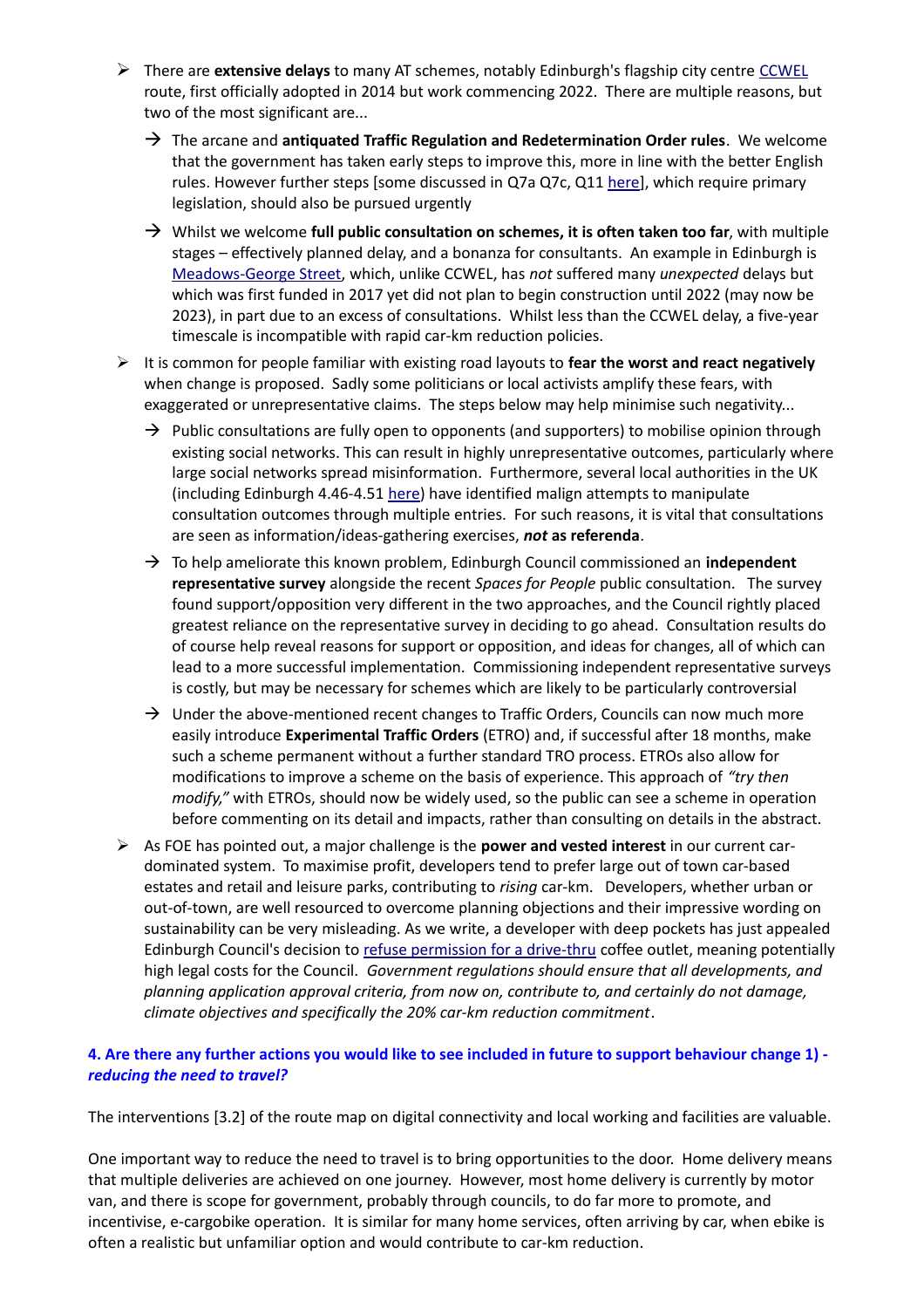#### **5. Are there any further actions you would like to see included in future to support behaviour change 2)**  *choosing local options?*

We strongly support the Route Map's recognition (3.3) that planning and transport need more closely integrated. Our experience in Edinburgh shows that whilst there have been improvements there is still far to go. Developers (despite their fine words) are often allowed to get away with...

- ➢ residential bike storage insufficiently convenient, secure or managed; resulting in reduced bike ownership and/or use
- $\triangleright$  access routes, through routes and adjacent routes which fail on cycling potential, and which sometimes build in pedestrian/cycle conflict
- $\triangleright$  individual developments which pay lip service to area plans, and so frustrate cycleroute potential.

In order to encourage people to choose local options, government must...

- ➢ **prevent new out-of-town retail, leisure and other developments which attract large numbers of people**. Developer promises to encourage public or active travel will only attract limited numbers to those modes when the location itself militates against their use
- ➢ **prohibit car-based in-town developments** (in most cases). A recent case in Edinburgh, for example, shows that developers expect urban drive-thru's to get planning permission, and will appeal if permission is refused. Thus, in effect, current government policy frameworks *support* developers seeking car-based development
- ➢ **disincentivise use of** *existing* **car-based facilities**, both in-town and out-of-town. One simple approach is a customer-spaces levy on businesses, similar to the workplace parking levy but dependent on the number of customer car spaces provided. Businesses would thus be incentivised to encourage customers to come by sustainable modes and to repurpose sections of car parks, valuable urban land, to expand local services further. A further option is to amend the rates system "*so as to reduce rates for town centre uses and increase them elsewhere including for out-of-town uses.*" Both options, and others, are recommended in the government-commissioned *[A New](https://www.gov.scot/publications/new-future-scotlands-town-centres/pages/7/)  [Future for Scotland's Town Centres](https://www.gov.scot/publications/new-future-scotlands-town-centres/pages/7/)* (70a, 73d)
- ➢ **encourage locally-based businesses and facilities**, perhaps via adjusting rates as above particularly in deprived areas where businesses and services are often reluctant to locate
- ➢ **ensure that local conditions for getting about safely by foot and bike are high quality,** and car access and speeds restricted. Whilst such retrofitting is vital, our experience is that even new developments are sometimes allowed to get away with [worsening local active travel routes](https://twitter.com/SpokesLothian/status/1500555986330918924)  because active travel is not taken sufficiently seriously in planning approvals.

*Finally, we emphasise most strongly that government must not just issue fine words and pass the sometimes politically difficult onus for action entirely to local councils. Rather, government must itself lead and legislate – for example, powers for a customer-spaces levy, and planning policies which prevent drivethru's and car-based out-of-town development.*

#### **6. Are there any further actions you would like to see included in future to support behaviour change 3)**  *switching to more sustainable modes of travel?*

If the government is really serious about the 20% reduction, we suggest a positive and far-reaching financial incentive which, whilst costly, would make a major contribution – with consequent cost savings in road construction, NHS costs, etc. Namely a 'Freedom of Scotland' card giving free public transport, bike hire, and a bike servicing discount to anyone prepared to forego a driving license. Clearly much discussion would be needed to refine this into a practical proposition fair to essential car users including those in areas of poor public transport. However, at present, people who do not use a car are penalised through high and still-rising fares, whilst fuel duty has been frozen for some 10 years, and indeed recently cut.

Additionally, the draft Route Map has an extensive set of proposed interventions (3.4) for cycling and public transport (walking is covered in 3.2) but several need tightening up, as below...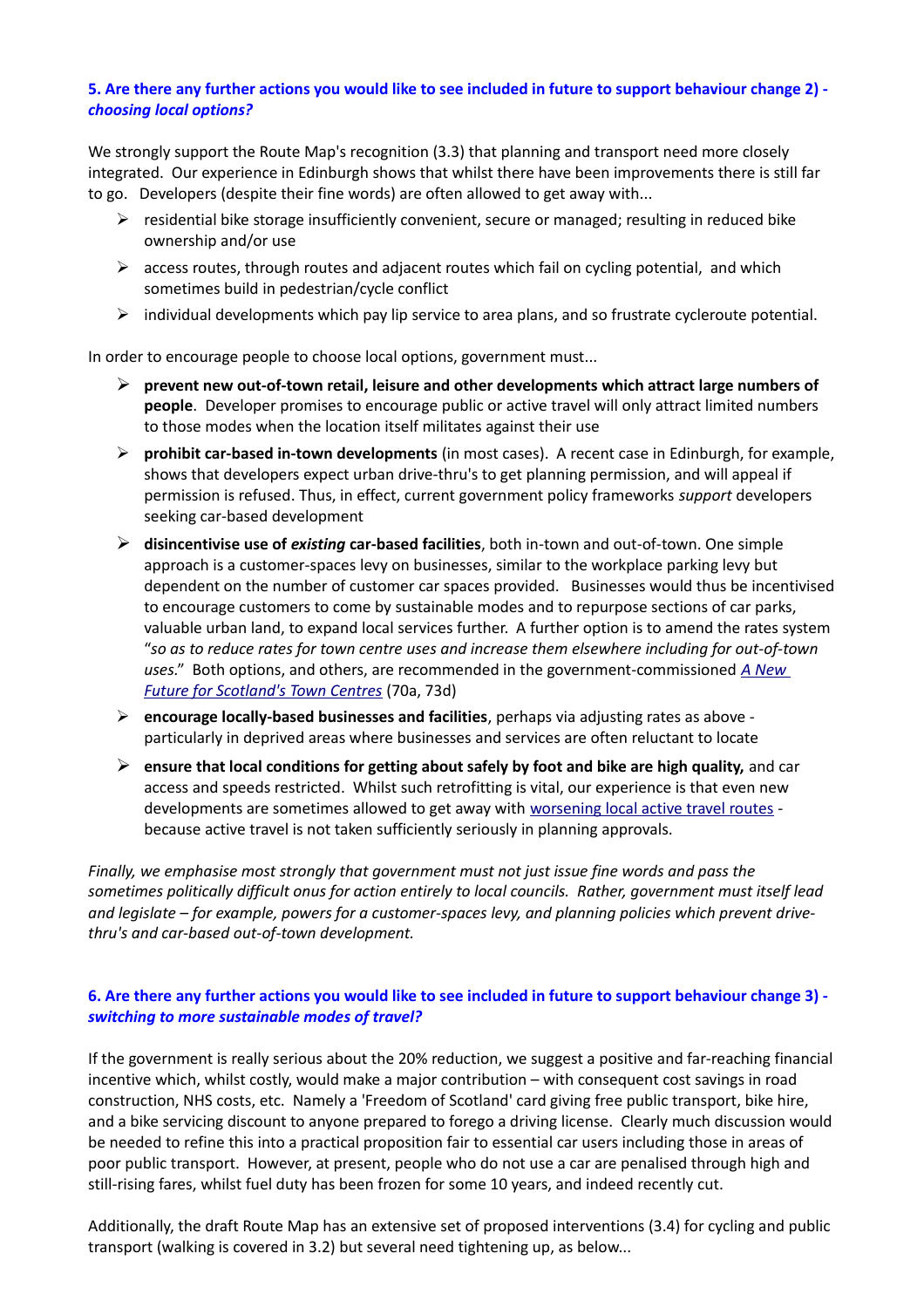- ➢ 3b **Active Travel Investment** We hugely welcome the commitment to 10% of the total transport budget by 24/25, a level which should enable Scotland to begin to catch up with bike-friendly European countries. However, [we are concerned](http://www.spokes.org.uk/2021/12/scottish-budget-22-23/) that the steps towards this figure in preceding budgets are not of equal size, so we are heading for a 'cliff-edge' rise in 24/25, meaning that many councils may not have built up the skills and staffing capabilities to use it to best effect. Some appear relatively uninterested and unappreciative of the potential: government must do more to build policy understanding and technical skills rapidly in such councils. *Secondly*, if most major projects only begin construction in 2025 they will have limited time to contribute to the 2030 commitment. Given this, with an AT budget of £115m in 21/22, and £320m+ promised for 24/25, one would expect £180m in 22/23 and £245m in 23/24; but instead the 22/23 figure is just £150m. A much larger increase, to around £240m, is therefore important in the next budget, 23/24.
- ➢ 3c **Active Freeways** This is a puzzling entry as there is no separate Active Freeways line in the Scottish Budget, so we presume that the £50m (over several years) comes from the general '*Support for Active Travel*' budget line which is already covered in 3b. Furthermore, £50m over several years seems very inadequate for the ambition in 3c, and is dwarfed by the sums in 3b.
- ➢ 3d **Transport of bikes** it is surprising and concerning that bike-rail is not mentioned. We not infrequently hear of families, and even individuals, who have chosen to travel by car because bikerail carriage was impossible or too unreliable.
- ➢ 3f **LEZs** Whilst welcoming LEZs, we are disappointed at the lack of ambition displayed by our limited-area Edinburgh scheme. For people concerned about toxic pollution, or with breathing difficulties, knowledge that they are in a LEZ may help decisions on active travel.
- ➢ 3h **Public transport costs** these costs are highly significant in choice of travel mode and may be the tipping point which forces some people into unwanted car ownership, which in turn reduces the propensity to travel actively or sustainably. The *Fair Fares Review* is therefore of great importance.
- ➢ 3o **Car parking interventions** The second part of this intervention is perhaps the most significant to car-km reduction since *parking availability and parking cost* influence modal choice, destination choice and car ownership, occupancy and use. However, the proposed action appears to be little more than talking to councils, whereas it is vital that the government itself acts, including, as in (5) above, legislating for levies on car-based developments, adjusting business rates, etc. As regards pavement parking *and double parking*, we are very disappointed at the length of time taken to implement these measures, and also at [the proposed exemptions,](http://www.spokes.org.uk/wp-content/uploads/2022/03/2203-PP-regs-Spokes-response.pdf) which would nullify much of the value of the legislation in many places. The draft regulations must be tightened.

#### **7. Are there any further actions you would like to see included in future to support behaviour change 4)**  *combining or sharing journeys?*

- **The biggest incentive to car-share is likely to relate to costs**. Given that petrol is a major and highly 'visible' motoring cost, the recent price rises, if maintained, may incentivise car share between motorists. The Scottish government should argue against any reduction in petrol duty, although a temporary cap at times of extreme rises may be necessary for certain categories of user. However, car share may not always be beneficial to car-km reduction and so should be treated with caution. For example, public transport has become more and more costly in relation to car, and so non-carowners have a growing incentive to car share with friends or colleagues, representing a *loss* for public transport. This should be considered in the *Fair Fares Review* (Q6 above, para 3h).
- **We strongly support car clubs**, which have been shown to substantially reduce car ownership and trips by participants, and to boost sustainable and active travel. However, bike share schemes should also be mentioned here, and the government should act to ensure linkage, including combined subscriptions for car and bike share.

#### **8. Do you have any comment to make on any of the specific policies contained within the route map?**

We have commented on specific policies and interventions in the previous questions.

However there is a fundamental flaw in the draft route map, the lack of urgency or specificity on demand management. This is discussed in Part 4 below.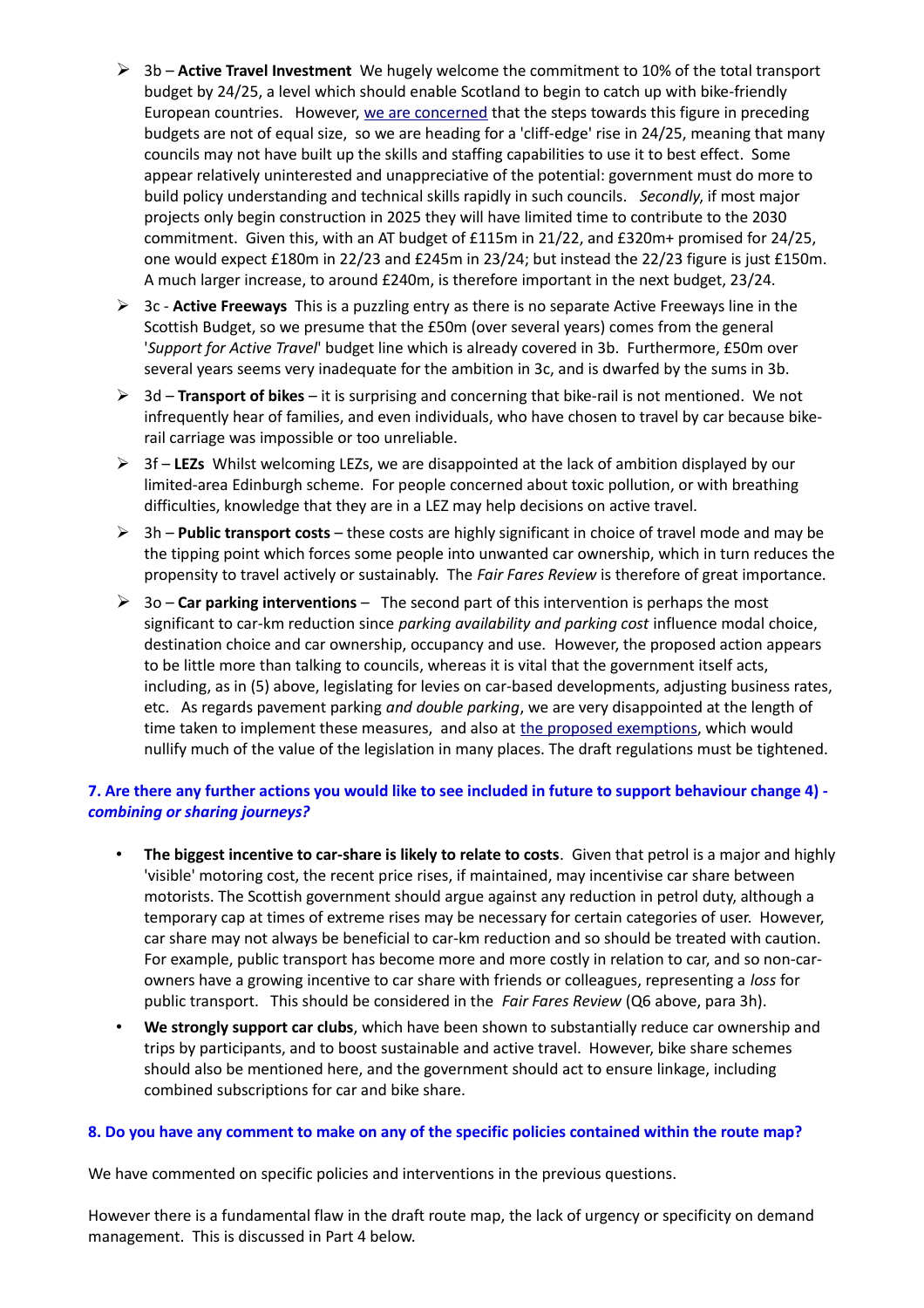## **Part 2 - Social and Equalities**

In creating the route map to reduce car kilometres, the public sector equality duty requires the Scottish Government to pay due regard to the need to the following:

- Eliminate discrimination, victimisation, harassment or other unlawful conduct that is prohibited under the Equality Act 2010
- Advance equality opportunity between people who share a protected characteristic and those who do not
- Foster good relations between people who share a relevant protected characteristic

These three requirements apply across the protected characteristics of:

- age
- disability
- gender reassignment
- marriage and civil partnership
- pregnancy and maternity
- race
- religion and belief
- sex and sexual orientation

The Scottish Government must also include consideration of:

- children and young people (Child Rights and Wellbeing)
- socioeconomic disadvantage, low wealth, and area deprivation (Fairer Scotland Duty)

Section 8 of the Islands (Scotland) Act 2018 (Scottish Parliament, 2018) requires the Scottish Government to prepare an island communities impact assessment in relation to a policy, strategy, or service, which is likely to have an effect on an island community which is significantly different from its effect on other communities.

The current draft impact assessments have been published alongside the Route Map and are available on the Transport Scotland website.

The Scottish Government will consider the responses from the consultation process in determining any actions needed to meet its statutory obligations. Your comments will be considered in the completion of the impact assessments to determine whether any further work in this area is needed

#### **1. Do you think that the proposals set out in this plan could have positive or negative impacts on any particular groups of people with reference to the listed protected characteristics?**

The [Equalities, Protected Characteristics, impact assessment](https://www.transport.gov.scot/publication/draft-equality-impact-assessment-a-route-map-to-achieve-a-20-per-cent-reduction-in-car-kilometres-by-2030/) makes clear the benefits of the 20% car-km reduction commitment to affected groups, notably the young, the old, women, disabled people and ethnic minorities. This is a further reason for early and determined action to achieve the commitment. We do not believe the measures in the Route Map are sufficient to ensure this – see in particular Part 4 below.

#### **1a. If you think the proposals will have a particular impact on certain groups due to protected characteristics, what measures would you suggest to maximise positive impacts or mitigate negative impacts?**

Measures within urban areas (including towns and villages) should be particularly beneficial in making it easier, safer and more pleasant for people with protected characteristics to access nearby facilities.

#### **2. Do you think that the proposals set out in this plan could have a particular impact (positive or negative) on island communities?**

Enhancement of local facilities in island communities should enable fewer ferry car trips to the mainland, which would reduce pressure on ferries and the provision of ferry facilities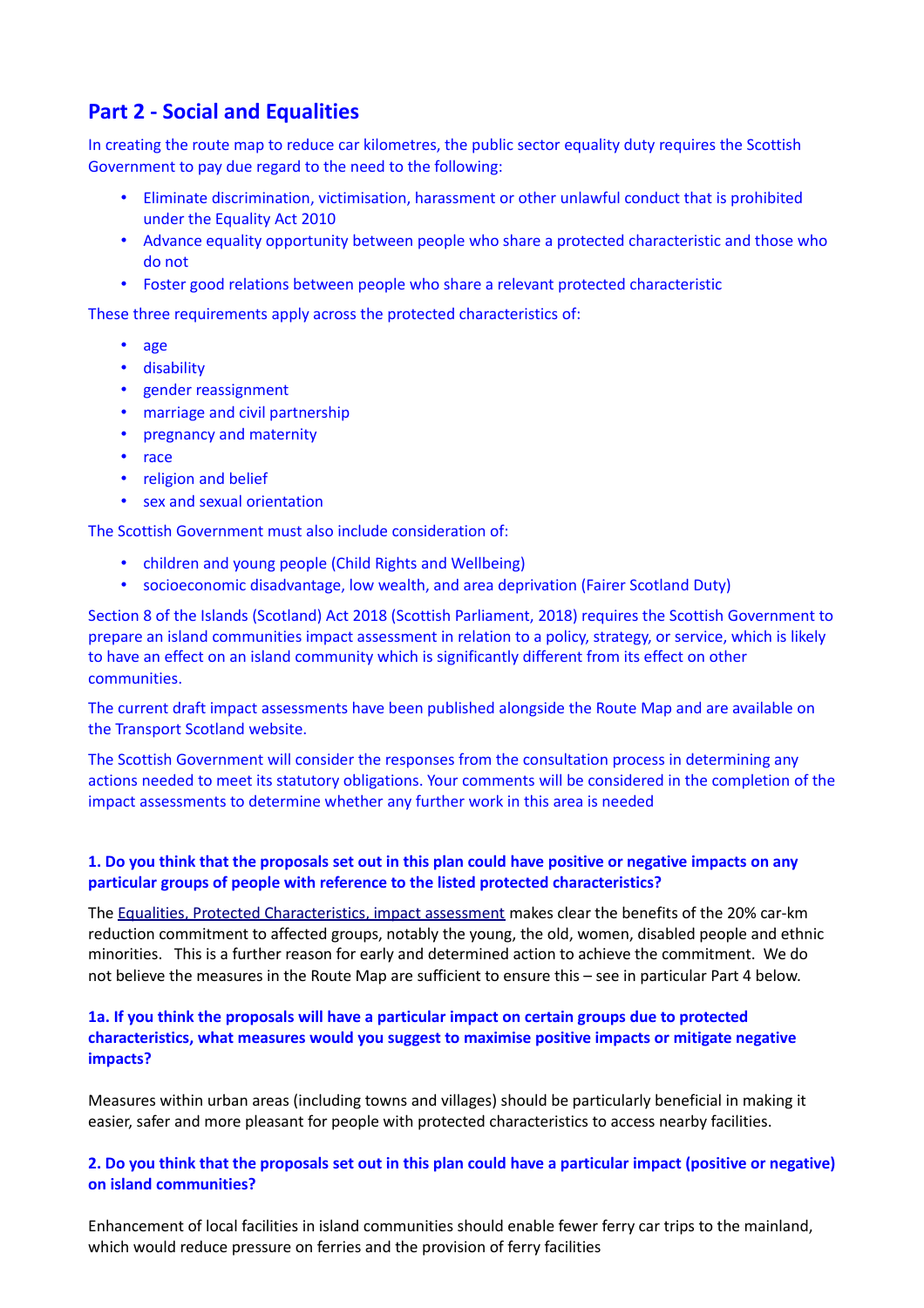#### **3. Do you think that the proposals set out in this plan could have a particular impact (positive or negative) on people facing socio-economic disadvantages?**

The [Fairer Scotland impact assessment](https://www.transport.gov.scot/publication/draft-fairer-scotland-duty-assessment-a-route-map-to-achieve-a-20-per-cent-reduction-in-car-kilometres-by-2030/) makes clear the benefits of the 20% car-km reduction commitment to economically deprived individuals and communities, who often face higher levels of air pollution and traffic accidents and lower public transport, walking and cycling provision. This is a further reason for early and determined action to achieve the commitment. We do not believe the measures in the Route Map are sufficient to ensure this – see in particular Part 4 below.

#### **3a. If you think the proposals will have a particular impact based on socio-economic factors what measures would you suggest to maximise positive impacts or mitigate negative impacts?**

Cycling and walking are the cheapest way to get around, so high quality and secure facilities are vital. It is important that this includes careful thought to the sometimes difficult problem of secure overnight bicycle storage for households. Availability of bikes, whether individually owned or in shared-use schemes, is also vital, since for people in dire economic straits even the cost of a second hand bike can be problematic. Finally, people with protected characteristics living in economically deprived areas may need access to particular types of equipment including adapted bikes and child-carrying/ luggage-carrying machines such as cargobikes.

## **Part 3 - The Environment**

The Environmental Assessment (Scotland) Act 2005 ensures those public proposals that are likely to have a significant impact on the environment are assessed and measures to prevent or reduce adverse effects are sought, where possible, prior to implementation.

#### **1. Do you think the actions proposed in the route map are likely to have an impact on the environment? If so, in what way? Please be as specific as possible in your reasoning.**

The draft [Route Map](https://www.transport.gov.scot/publication/a-route-map-to-achieve-a-20-per-cent-reduction-in-car-kilometres-by-2030/) itself and the associated [technical annex](https://www.transport.gov.scot/media/50873/technical-annex-a-route-map-to-achieve-a-20-per-cent-reduction-in-car-kms-by-2030.pdf) make clear the benefits of the 20% car-km reduction commitment to the environment. Indeed the primary motivation for the commitment is the over-riding environmental issue facing our world – the climate crisis; with the worsening position and the high probability of missing 1.5 degrees highlighted in the 2022 [IPCC](https://www.ipcc.ch/) Sixth Assessment Report. This is an overwhelming reason for early, determined action to achieve the commitment. We do not believe the measures in the Route Map are sufficient to ensure this – see in particular Part 4 below.

## **Part 4 - Other Comments**

#### **1. Do you have views you would like to express relating to parts of this consultation which do not have a specific question? If so, please elaborate**

#### **a. The 20% commitment is extremely ambitious, and hence very bold action is needed**

The Scottish Government 20% car-km reduction commitment first appeared over a year ago, December 2020, in the [Climate Change Plan Update.](https://www.gov.scot/publications/securing-green-recovery-path-net-zero-update-climate-change-plan-20182032/) From the outset we recognised [\[section 2\(b\)](http://www.spokes.org.uk/wp-content/uploads/2021/01/2101-CCPu-spokes-response-final.pdf) of [our response\]](http://www.spokes.org.uk/wp-content/uploads/2021/01/2101-CCPu-spokes-response-final.pdf) that this was a very bold target which we said "*will demand exceptional determination and commitment*." An excellent detailed commentary, [Reducing Car Travel in Scotland,](https://spice-spotlight.scot/2020/12/16/back-to-the-future-reducing-car-travel-in-scotland/) was published by SPICe, the Scottish Parliament's independent information service, and this reinforced our concerns.

A report commissioned by Transport Scotland, and referenced in the [Annex to the draft Route Map,](https://www.transport.gov.scot/media/50873/technical-annex-a-route-map-to-achieve-a-20-per-cent-reduction-in-car-kms-by-2030.pdf) states that in order to achieve the 20% reduction (our emphases) ...

*The main transport mode for people moving within and between the urban regions of Scotland (this is assumed to include Edinburgh, Glasgow, Dundee, Aberdeen, and the satellite towns and villages that surround them) must switch from private cars to active or public and shared transport modes over the next decade.* 

The need for early action and determination is reinforced by the dismal failure of previous ambitions such as the Scottish Government's [2010 target](http://www.spokes.org.uk/wordpress/wp-content/uploads/2012/09/1301-Spokes-response-v4.pdf) for 10% of trips to be by bike in 2020.